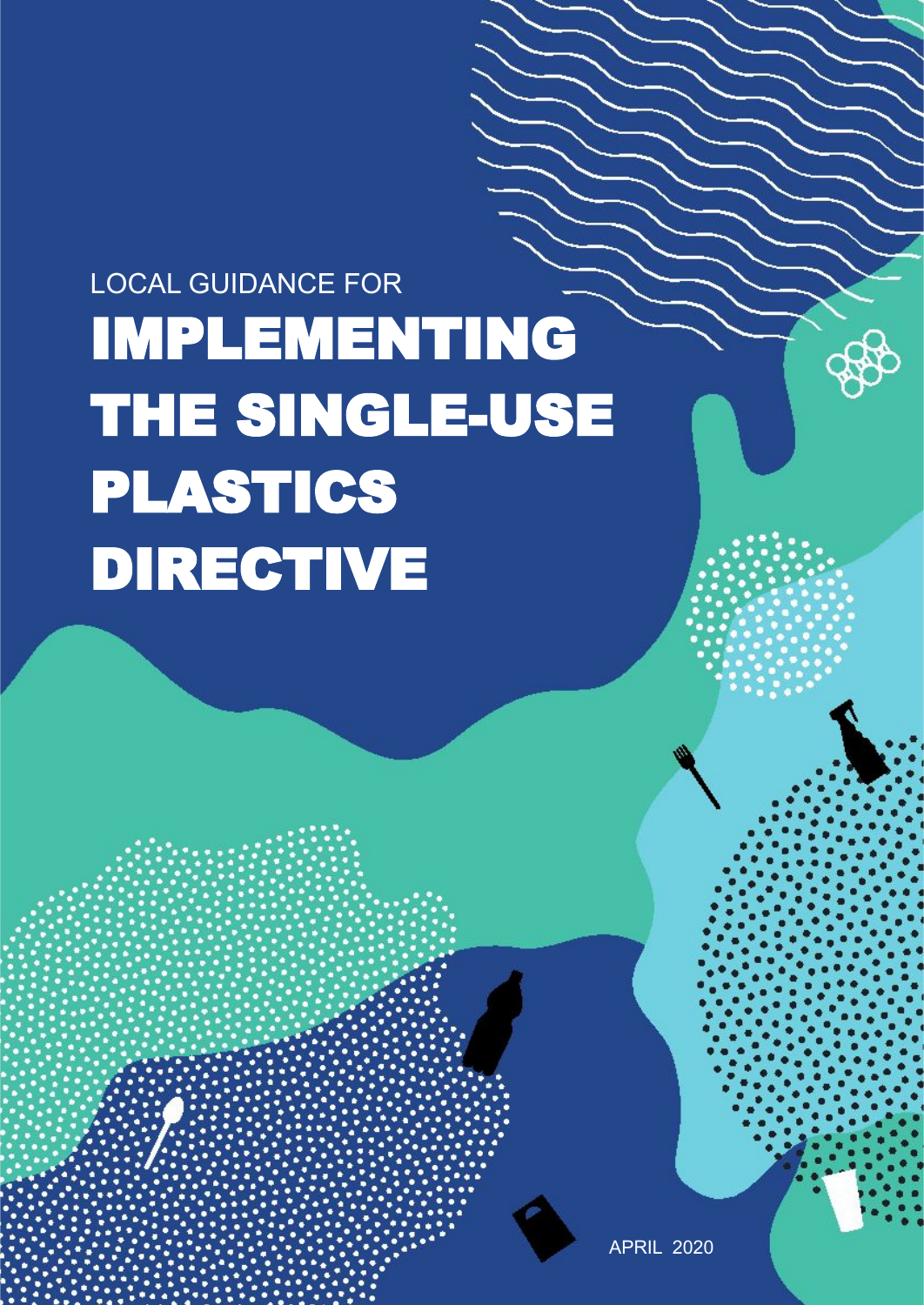# INTRODUCTION

The level of ambition with which Member States transpose and implement the Single-Use Plastics (SUP) Directive may largely sit at the national or regional level, but local municipalities and cities often act as hubs to innovate and accelerate progress towards change.

This short guide has been specifically designed for municipality officials who are interested in and committed to successfully implementing the 2019 SUP Directive within their city or community. It has been designed as a supplement to the 'Guide for National Decision Makers to Implement the Single-Use Plastics Directive.' [1]

It contains advice and inspiration for policies and actions at the local level. Each of the ideas listed below can be applied in a variety of contexts found across Europe, but they will be most successful when they have been tailored and adapted to meet the specific needs of the city or community. This is most often achieved through the meaningful inclusion and engagement of local stakeholders throughout the policy design and implementation process.

Too often, the fight against waste and pollution is too narrow and focuses solely on the lower part of the waste hierarchy, specifically the collection and management of waste. We hope that this short guide can act as a catalyst for municipalities, increasing awareness and inspiring action to address the issue of plastic pollution further up the waste hierarchy, by implementing effective waste prevention and reduction policies that will turn the tide against the flow of single-use plastics into our streets, beaches and seas.

**"We hope that this short guide can act as a catalyst for municipalities, increasing awareness and inspiring action to address the issue of plastic pollution further up the waste hierarchy"**

[1] https://rethinkplasticalliance.eu/wp-content/uploads/2 019/10/2019\_10\_10\_rpa\_bffp\_sup\_guide.pdf 2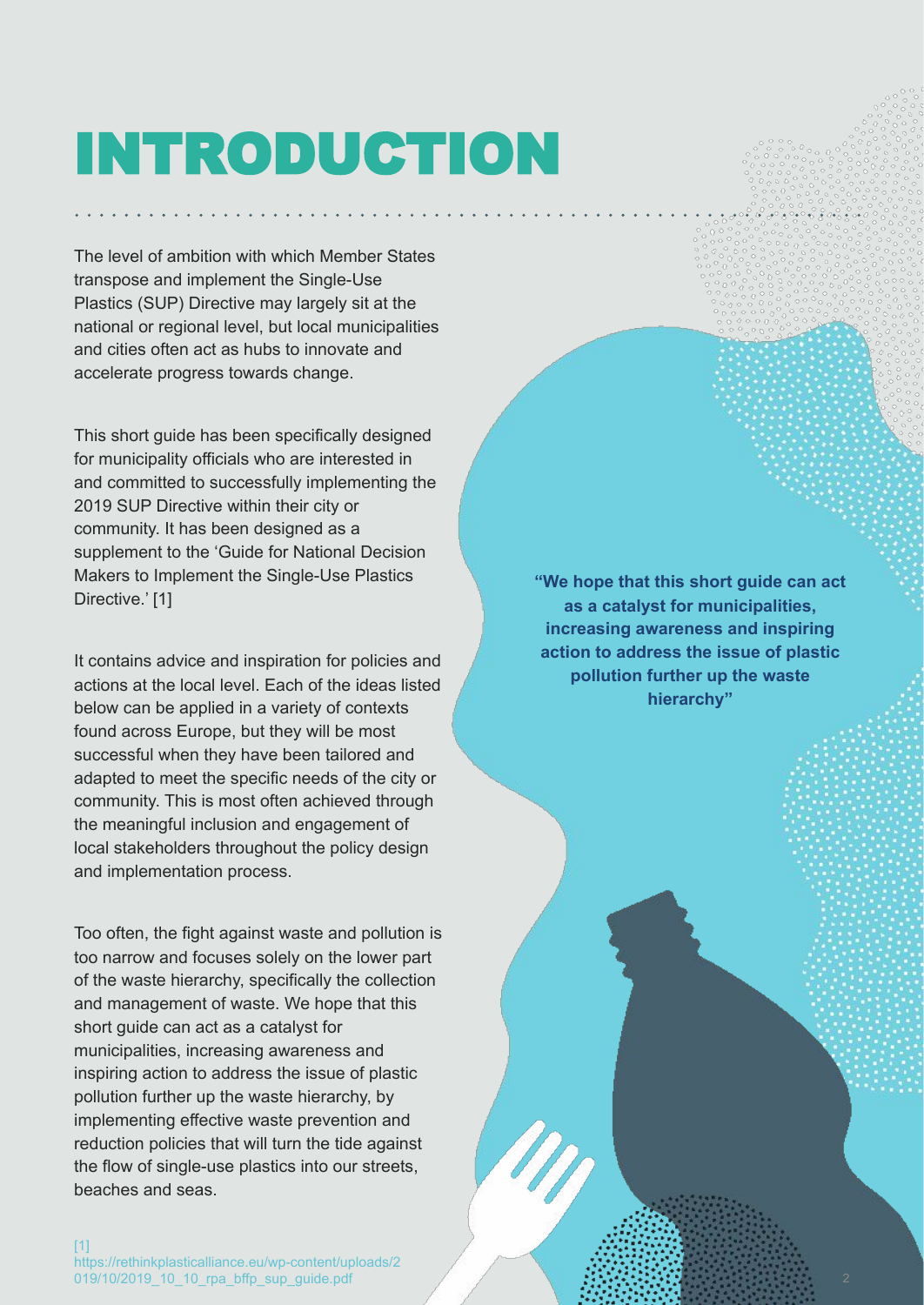## HOW LOCAL MUNICIPALITIES CAN CONTRIBUTE TO THE AMBITIOUS IMPLEMENTATION OF THE SUP DIRECTIVE

### **To begin with, municipalities can take action that facilitates the reduction of available single-use plastics by enacting:**

**Total or partial bans** on certain types of products, like plastic bags, cups and certain types of packaging. Municipalities can work with businesses and other local stakeholders to implement city-wide bans on certain products, or they can enact policies limited to the municipality's immediate jurisdiction, such as through its public procurement process and within all public buildings. Such measures could have a greater impact in coastal areas or popular tourist destinations, where it is harder to ensure the constant involvement of citizens in reducing their plastic use.

**Compulsory rules on waste prevention for public events**. Municipalities can play a key role in defining ambitious rules that align with the SUP Directive for any public event. For example, this could include placing restrictions on the use of certain single-use plastic items that can be used, as well as working with experts from local civil society groups and businesses to enact closed-loop reuse systems (e.g. reusables cups and containers with a deposit) and ensure effective waste collection and separation systems are in place for each event. For example, Vilnius is the latest EU capital to ban single-use plastics at public events.

**Ambitious green public procurement guidelines**. These guidelines should enforce the prioritisation of reusable products and services across all of the municipality's jurisdiction, in order to reduce and prevent waste further. They should also apply to all public buildings and services, including not just procurement conducted in administrative centres but in local schools and hospitals as well.

**"Municipalities can play a key role in defining ambitious rules that align**  With the SUP Directive"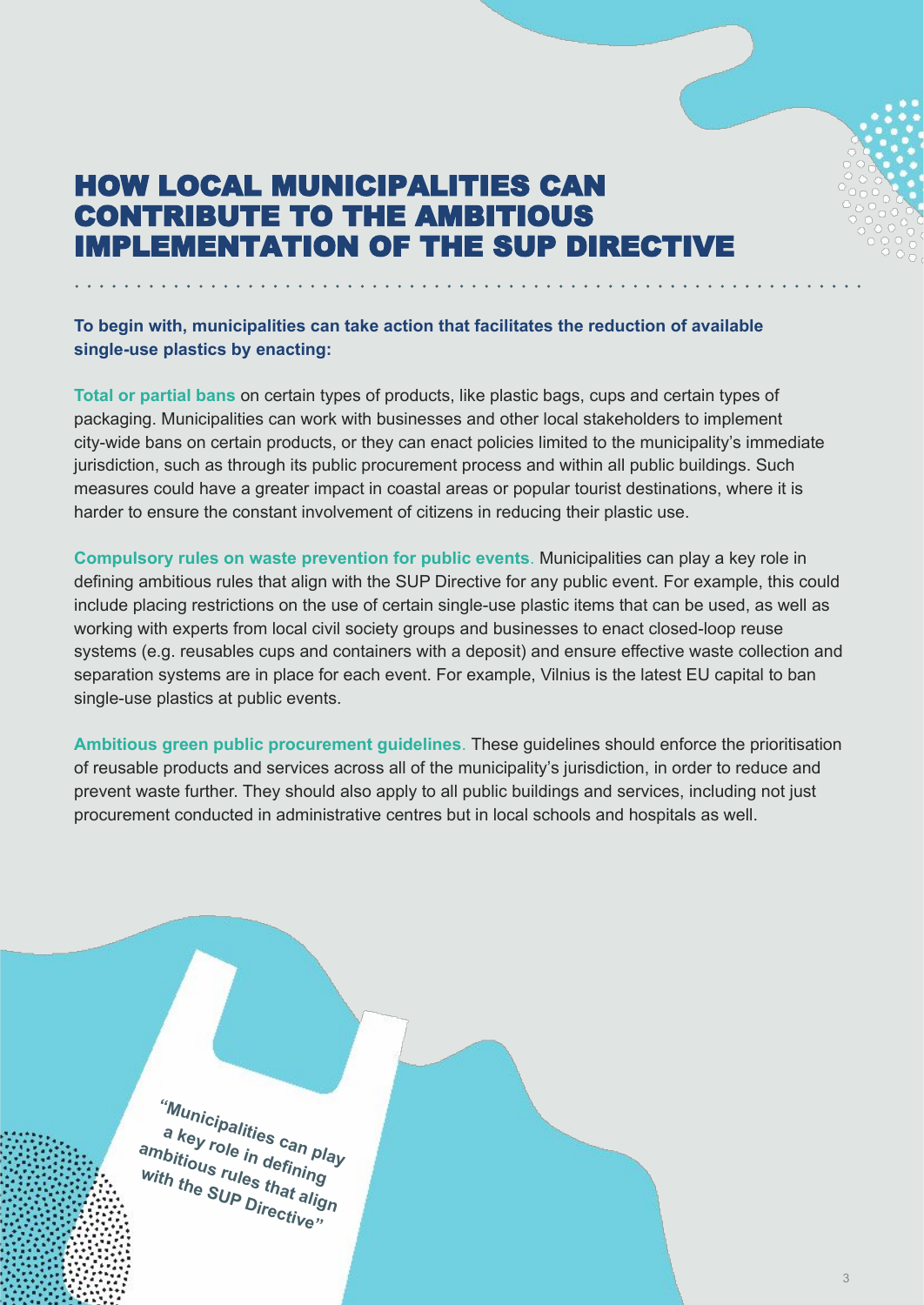**Reductions in the availability of single-use plastic products by municipalities should be complemented and strengthened through the promotion of zero waste solutions, such as:**

**Develop capacity for free tap drinking water all over the city**, either by installing a network of accessible water fountains or by encouraging shops, restaurants and others to distribute water for free [2] to consume or to be taken away in a refillable bottle.

**Financial incentives and technical guidance to facilitate the growth of shops that offer products and goods in bulk**. [3] Often done in support and collaboration with local businesses and civil society organisations, the range of action that municipalities can take differs from financial incentives for zero waste business models, to legal or entrepreneurial guidance that builds the capacity of entrepreneurs and business owners who want to open packaging-free shops;

**Deposit return schemes** [4] that incentivise reusable beverage containers and/or take away food containers for consumers. As an example, there is a growing amount of initiatives, both private and public-led, that showcase how reusable coffee cups are being successfully implemented [5] across Europe;

**Social awareness programmes/materials**, as well as small financial incentives, that encourage and promote citizens to use their own bring-in containers for food and drink to restaurants and shops, reducing the need for single-use plastic packaging;

**Fun, informative and engaging challenges for citizens to minimize the waste they're producing**, promoting their examples and rewarding them with discounts or offers to local initiatives. Zero waste challenges are widespread in several European countries, [6] both publicly and privately organized;

**Workshops, events or trainings held within the community that highlight citizen-led initiatives** which prevent waste from being generated, such as DIY make-up, cleaning products and home composting for example. Often the expertise to lead such workshops will already exist within the community or within a nearby network that local civil society groups can connect municipalities to.

[2]<https://refill.org.uk/>

[4]<https://zerowasteeurope.eu/2019/07/deposit-return-systems-an-effective-instrument-towards-a-zero-waste-future/>

[6]<https://zerowastecities.eu/bestpractice/the-story-of-roubaix/>

https://zerowasteeurope.eu/2019/12/the-story-of-unverpackt/

<sup>[5]</sup> [https://rethinkplasticalliance.eu/wp-content/uploads/2019/10/bffp\\_rpa\\_reusable\\_solutions\\_report.pdf](https://rethinkplasticalliance.eu/wp-content/uploads/2019/10/bffp_rpa_reusable_solutions_report.pdf)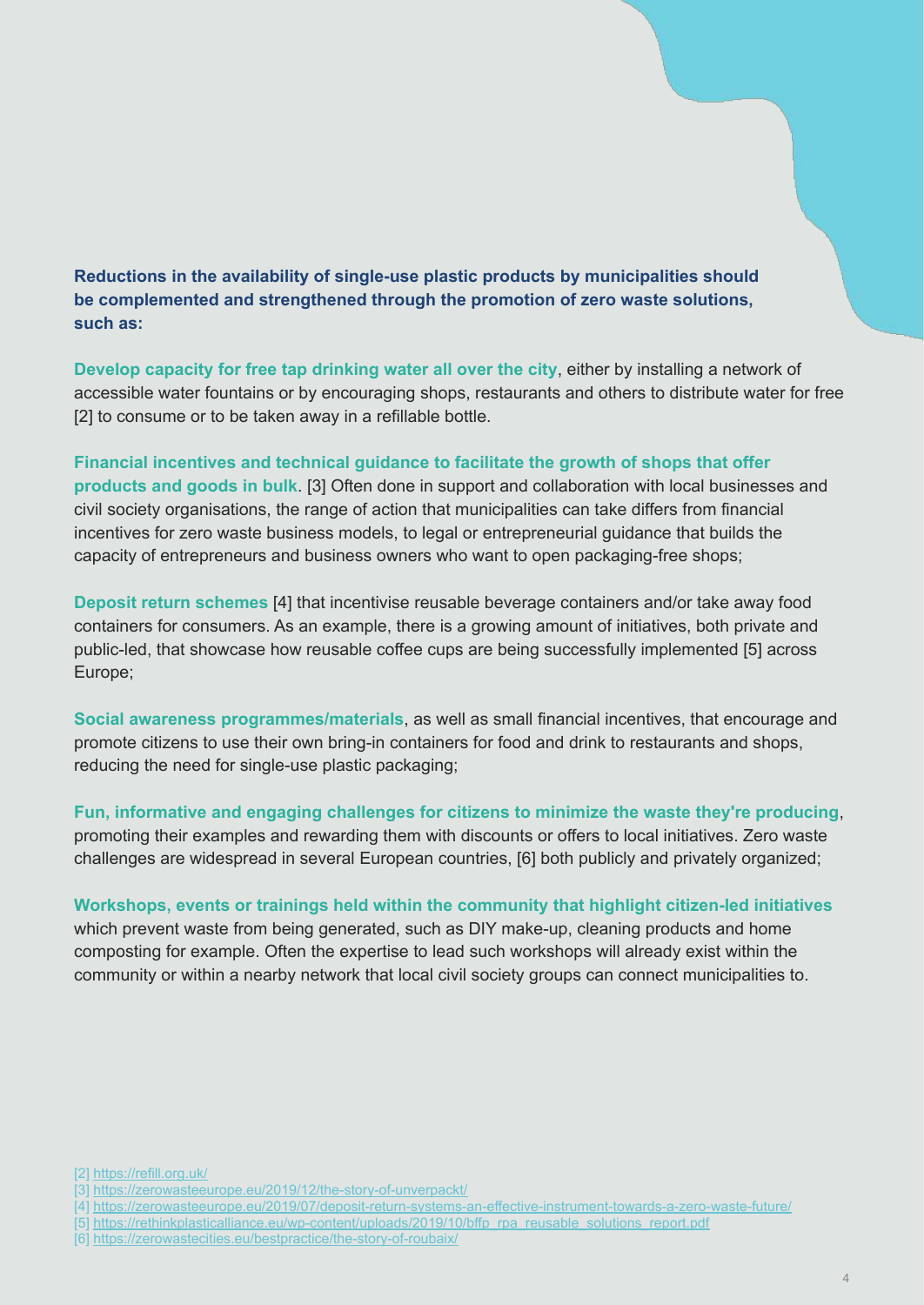**Municipalities should supplement these reduction measures with an effective waste collection and recycling system, which includes:**

#### **Supporting the development and implementation of strong Extended Producer**

**Responsibility** (EPR) schemes where possible, with both financial and operational support. This can be effectively supported by municipalities collecting data on the costs they currently are required to pay for clean-up and waste management, responsibility which should ultimately sit with the producers;

Convening groups of local businesses and stakeholders to implement voluntary EPR schemes in certain sectors that are most relevant within your city or community;

**Installing bins in public places for separate waste streams** to encourage the separation and sorting of recyclable materials, such as plastic, outside of the household and business. This has the biggest impact when it is conducted together with widespread and accessible communications, informing citizens of the bins and what products can/cannot go in each;

**Working with the local waste management company** to develop efficient waste collection systems, such as pay-as-you-throw, that incentivise households and businesses to reduce the amount of waste they generate by charging more to those who generate the most waste;

**Collaborating with local recycling and waste management companies** to provide greater transparency and understanding on whether any material that has been sent for recycling or to be treated has been exported outside of the EU and/or Europe.

#### **Communicating with the community**

Regarding all of the measures that have been listed above, the impact and effect of each will be highly dependent on the implementation of accessible and informative communications. These should be created and delivered by the municipality, in partnership with other local stakeholders, to ensure that they not only contain the right information, but that this information is communicated in a manner which is easy to understand and reflects the diverse needs of community members.

Successful municipal-level initiatives require the active engagement of local stakeholders, often achieved largely through consistent and clear communications that explain the actions individuals should take and the benefits this will bring.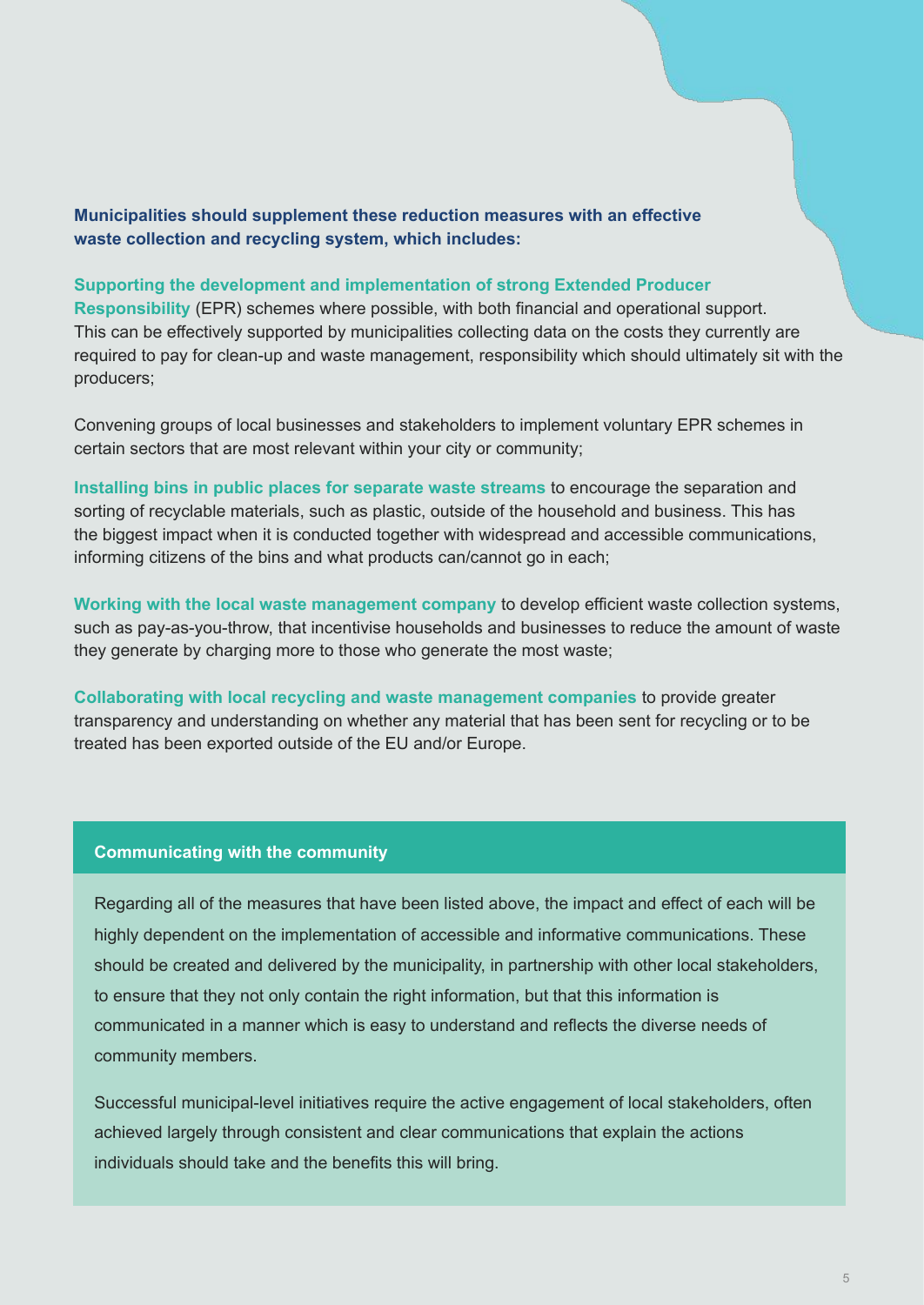## CONCLUSION

The Single-Use Plastics Directive is a landmark piece of legislation, signalling an important first step towards tackling the plastic pollution crisis and transitioning towards a zero waste future.

Cities and communities throughout Europe should recognise the active role they can and should play in ensuring the ambition of the SUP Directive becomes a reality, through the design and implementation of effective policies that engage the community in a collaborative approach.

**"Successful municipal-level initiatives require the active engagement of**  lo<sub>cal stakeholders"</sub>